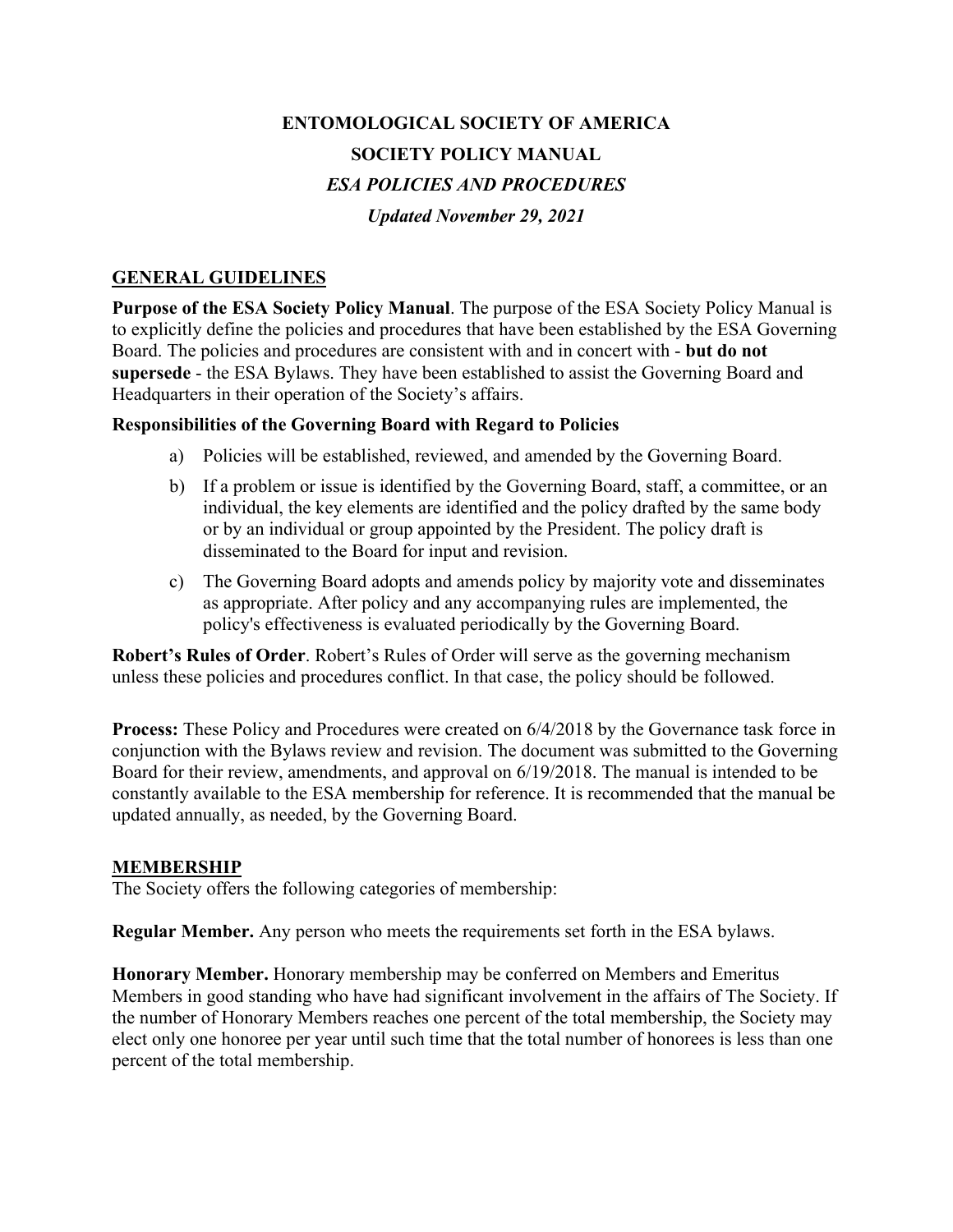**Emeritus Member.** Members who are in good standing and who have retired from active professional service with 15 consecutive or 20 cumulative years of membership may apply to the Governing Board for Emeritus Member status. Emeritus Gold status is available for those who have reached 75 years of age.

**Student Member.** Any person who is enrolled at least half-time as a student in an educational institution may apply to become a Student Member.

**Early Career Professional Member.** Members who are no longer students but remain within five years of their terminal degree. There are two subcategories included in this category, with members progressively moving from one to the other as they renew:

- **Student Transition Member.** A discounted membership for those who have just completed their terminal degree. Available for two years after graduation.
- **Early Professional Members.** A discounted membership for those within five years of graduation.

**President's Circle Member.** A sub-category of membership with an increased fee that can be used to support the membership of someone anywhere in the world who might not otherwise be able to join the Society.

**Family Members.** A sub-category of membership for members in the same household that allows for a savings on dues by consolidating membership.

**Developing Country Members.** Dues are the same as the student rate for members from countries that qualify for the Society's free access journal program.

**Membership Dues.** Membership dues will be determined through the annual budgeting process and dues payment is due by January 1.

## **SECTIONS**

The Society membership is organized by subject matter-oriented Sections to advance the purpose of The Society and their own Section agendas. A member is invited to affiliate with any number of Sections. The ESA sections include:

- Systematics, Evolution, and Biodiversity
- Physiology, Biochemistry, and Toxicology
- Medical, Urban, and Veterinary Entomology
- Plant–Insect Ecosystems

Sections will be governed as outlined below: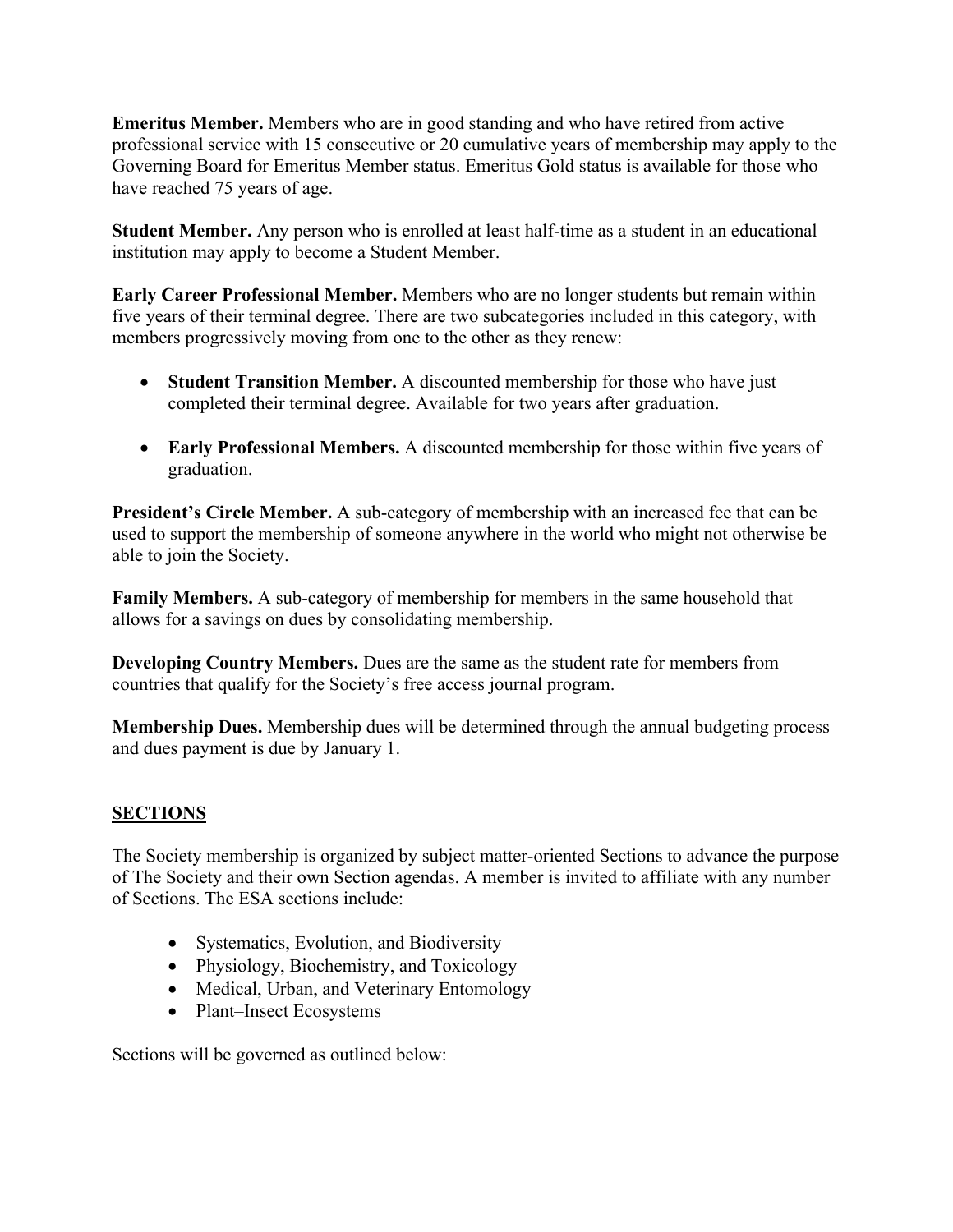**Officers.** The Governing Council of each Section consists of elected officers to include: President, Vice President, Vice President-Elect, Past President, Treasurer, and Representative to the Governing Board of The Society. Section Governing Councils may identify and appoint additional members, including a Secretary of the Section.

Section officers are elected by members of The Society who are on record as belonging to that Section in a ballot provided concurrently with the election for officers of The Society. Nominations of candidates for election will be solicited from all members of the Section according to procedures adopted by the Section.

Vacancy in the office of Section Representative on the Governing Board will be filled by appointment by the President of the Section, and the appointee will serve until the term expires or a successor is elected.

Sections at their request can be represented on designated editorial boards, committees, and other boards and councils of The Society as provided elsewhere by the Bylaws.

**Activities of Sections.** Sections hold at least one business meeting per calendar year and may hold other meetings or conferences at the call of the President of the Section and approval by the Section Governing Council. Sections may put forward proposals and develop program activities for the Annual Meeting of The Society.

Sections do not charge dues but may charge fees to directly support the agenda and activities of Sections with the approval of Section membership.

## **BRANCHES**

The Society membership is organized by geographic Branches to advance the purpose of the Society and their own Branch agenda. The default membership of a Branch is those Society members whose membership addresses lie within the boundaries of the Branch and members who do not designate a Branch at the time of their joining or renewing will automatically be placed into the appropriate geographic Branch. However, Society members may elect to choose a different Branch or more than one Branch by notifying ESA staff. Members belonging to more than one Branch may be asked to pay an additional fee.

The ESA branches include:

- Eastern Branch
- North Central Branch
- Pacific Branch
- Southeastern Branch
- Southwestern Branch
- International Branch

**Branch Boundaries.** The Eastern Branch is composed of Connecticut, Delaware, District of Columbia, Maine, Maryland, Massachusetts, New Hampshire, New Jersey, New York, Pennsylvania, Rhode Island, Vermont, Virginia, and West Virginia in the United States; and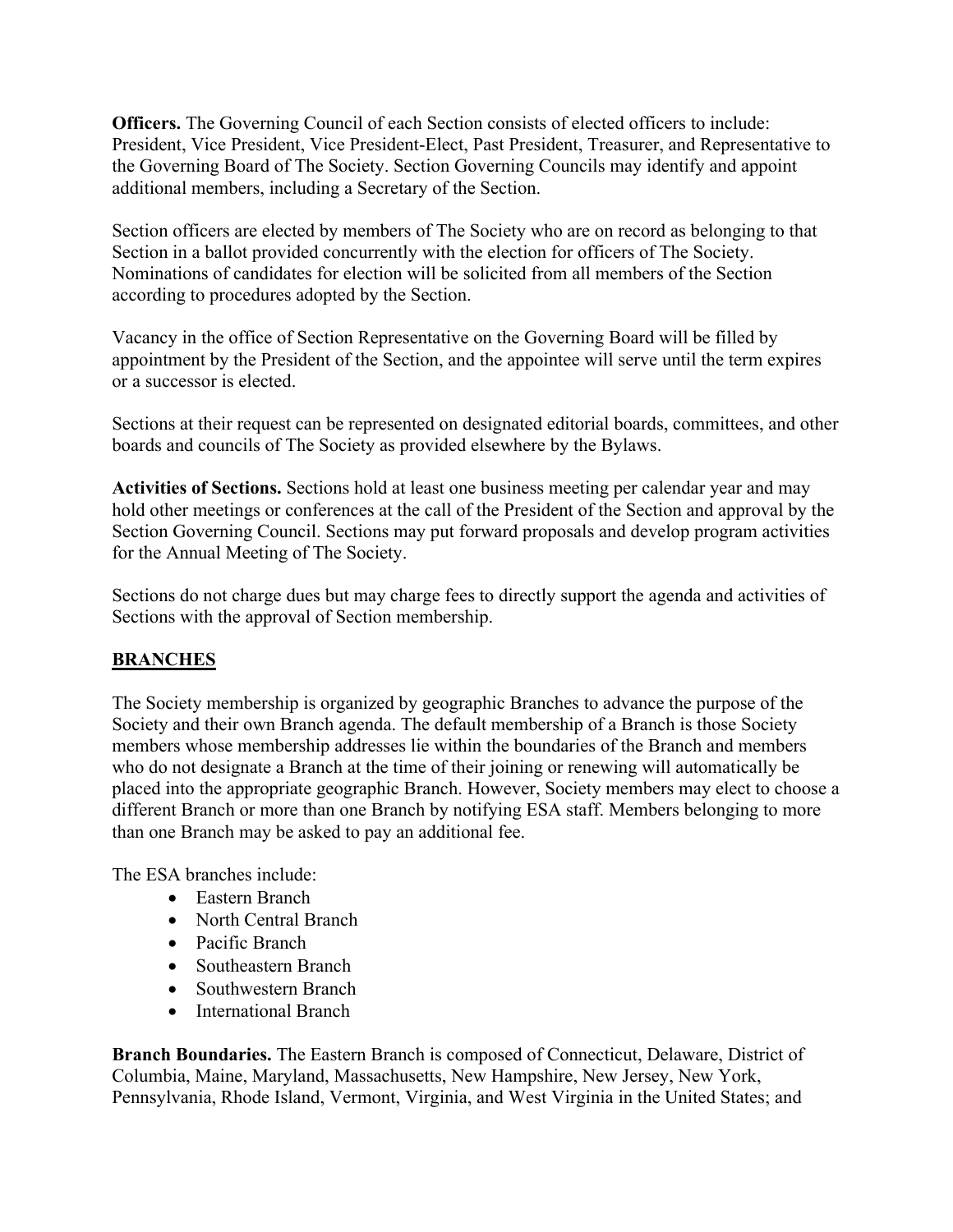New Brunswick, Newfoundland and Labrador, Nova Scotia, Ontario (East of 80 degrees longitude), Prince Edward Island, and Quebec in Canada.

The North Central Branch is composed of Colorado, Illinois, Indiana, Iowa, Kansas, Kentucky, Michigan, Minnesota, Missouri, Nebraska, North Dakota, Ohio, South Dakota, and Wisconsin in the United States; and Manitoba, Nunavut, and Ontario (West of 80 degrees longitude) in Canada.

The Pacific Branch is composed of Alaska, Arizona, California, Hawaii, Idaho, Montana, Nevada, Oregon, Utah, Washington, and Wyoming in the United States; Alberta, British Columbia, Saskatchewan, Yukon, and Northwest Territories in Canada; Baja California, Baja California Sur, Sinaloa, and Sonora in Mexico; and American Samoa, the Federated States of Micronesia, Guam, Johnston Atoll, Commonwealth of the Northern Mariana Islands, Midway Islands, and Wake Island.

The Southeastern Branch is composed of Alabama, Arkansas, Florida, Georgia, Louisiana, Mississippi, North Carolina, South Carolina, and Tennessee in the United States; Puerto Rico; and the United States Virgin Islands.

The Southwestern Branch is composed of Oklahoma, New Mexico, and Texas in the United States; and all of Mexico excepting Baja California, Baja California Sur, Sinaloa, and Sonora.

The International Branch is composed of all global territories not included in the other Branches.

Branches will be governed as outlined below:

**Officers of Branches.** The officers of each Branch include, at a minimum, a President, Secretary/Treasurer, and Representative on the Governing Board of The Society.

The Representative on the Governing Board is elected by ballot, to be distributed to members of The Society who are on record as belonging to the Branch, concurrent with election for officers of The Society. Nominations of candidates for election will be solicited from all members of the Branch according to procedures adopted by the Branch. Vacancy in the office of Branch Representative on the Governing Board will be filled by appointment by the President of the Branch, and the appointee will serve until the term expires or until a successor is elected.

**Activities of Branches.** Branches may hold meetings or conferences at the call of the President of the Branch. Branches will hold at least one business meeting per calendar year.

Branches do not charge dues, but they may charge registration fees for meetings and charge for materials and other services or products related to Branch activities.

**Representation.** Branches at their request can be represented on designated editorial boards, committees, and other boards and councils of The Society as provided elsewhere by the Bylaws.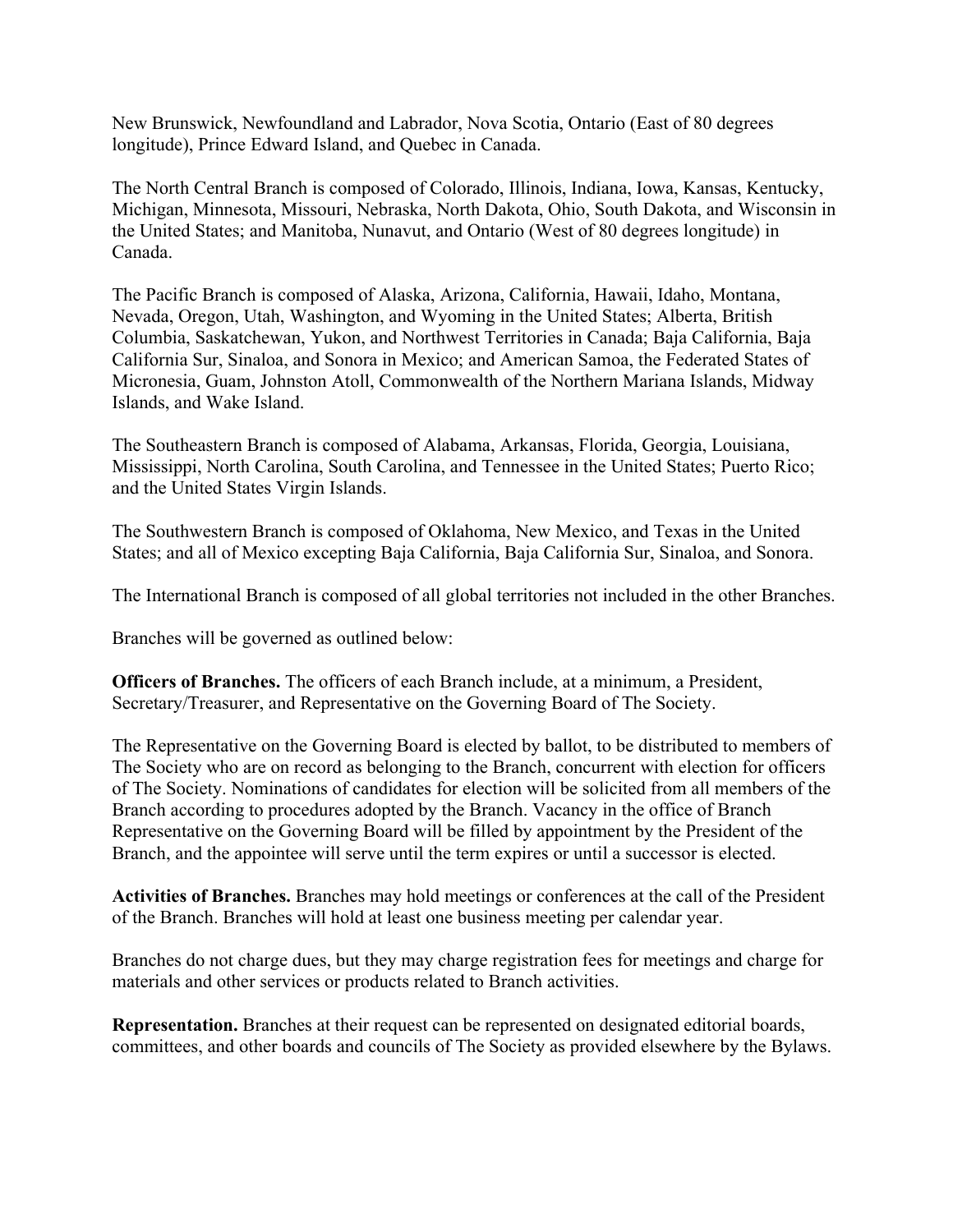## **FUNDS OF THE SOCIETY**

**Dues.** The Governing Board may delegate elements of financial management to Sections and Branches, including responsibility to collect and disburse monies as specified through policies of The Society.

Membership dues shall be established by the Governing Board, subject to approval by ballot of the members of The Society. However, The Governing Board may make an adjustment in dues once each year, not to exceed the percentage increase in the Consumer Price Index for All Urban Consumers (CPI), or a successor index, for the preceding calendar year. The Governing Board may postpone an allowable adjustment for one year and combine it with an allowable adjustment for the following year. The Treasurer shall provide recommendations to the Governing Board for dues adjustment.

Members whose dues are not paid for the current year are not in good standing.

**Registration Fees.** Registration fees for the Annual Meeting of The Society and special meetings of The Society shall be set by The Governing Board upon recommendation by the Treasurer.

**Subscription Fees.** All fees for periodical and other publications of The Society shall be set by the Governing Board upon recommendation by the Treasurer.

**Restricted Funds.** Reserve, restricted, donor-restricted, named, and endowment funds may be established by the Governing Board. Expenditures from any such funds shall follow policies established by the Governing Board.

**Management.** The Governing Board may establish or engage entities for the purpose of managing or enhancing the resources of The Society.

## **COMMUNICATIONS**

**Publications Council.** The Publications Council oversees the health and success of the ESA publications program, including the financial health of each publication; oversees the recruitment and appointment of new Editor(s)-in-Chief (EIC); sets strategic goals and metrics for the publications enterprise and provides oversight to ensure that goals are met; identifies opportunities for growth and improvement of the ESA publications program; and sets overall policy for ESA publications.

The Publications Council will include the Vice President-Elect and Vice President of the Society, one representative elected from each of the ESA Sections, and five at-large members appointed by the President of the Society. The Vice President of the Society will serve as Publications Council chair.

Section representatives are elected by their Sections in the same manner as Section officers and serve a four-year term. Terms of Section representatives are overlapped so that one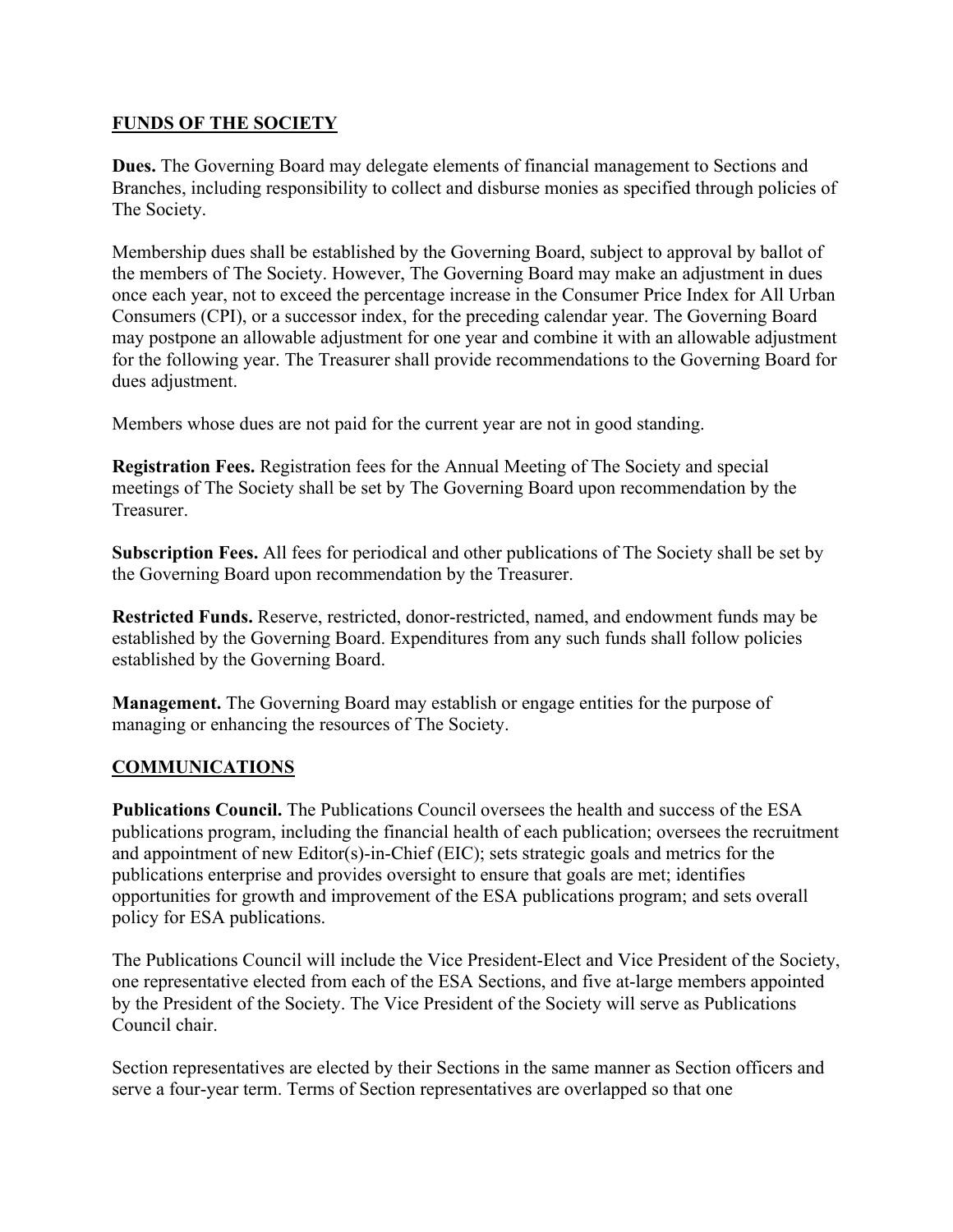representative is elected each year. If a vacancy occurs in a Section representative position, the President of the Section will appoint a successor to serve for the remainder of the term.

At-Large appointments by the President will be for four-year terms. The at-large membership of the Publications Council will be composed with broad representation in mind, particularly in terms of Section and career-stage representation.

A person may not be elected or appointed to the Publications Council for more than two consecutive four-year terms.

**Editors.** Unless otherwise provided, each publication of The Society will have an EIC or co-EIC appointed by the Governing Board. EICs will be selected through a search process led by a search committee made up of two Publications Council members and two subject editors, chaired by the Vice President-Elect of the Society. If multiple EIC searches are concurrent, the Vice President may chair one or more of the search committees rather than the Vice President-Elect. Search committee members will be recommended by the Publications Council before the search process begins. At the end of the search process, the search committee will make a final recommendation for the Governing Board's approval.

Each Editor serves for an initial term of four years and may serve a second four-year term if approved by the Publications Council, based on the EIC's success in meeting the goals set for their journal. The Publications Council will evaluate each EIC annually. In the event of an unsatisfactory review, the Publications Council will work to coach that EIC to improve their performance. If the EIC's performance continues to be unsatisfactory, the Publications Council can recommend to the Governing Board that the EIC be replaced, through a majority vote of the Council. If this recommendation is approved by a majority of the Governing Board, a search for a new EIC will be launched.

Each publication is also served by associate or subject-matter editors, whose appointment is reviewed and recommended by the editorial board of the publication and approved by the Publications Council.

Each publication will have an editorial board comprised of six subject editors, with the EIC as chair. The editorial board will be responsible for the journal's operational success. Editorial board members are elected from among the subject editors of the journal. Each editorial board member will serve a three-year term. A subject editor may serve two consecutive three-year terms on the editorial board, but no more than three terms total.

**Newsletter.** The Newsletter carries Society news. The Newsletter does not have an editorial board.

**Annual Meeting.** The Society organizes an Annual Meeting to include, but not be limited to, the exchange of scientific information.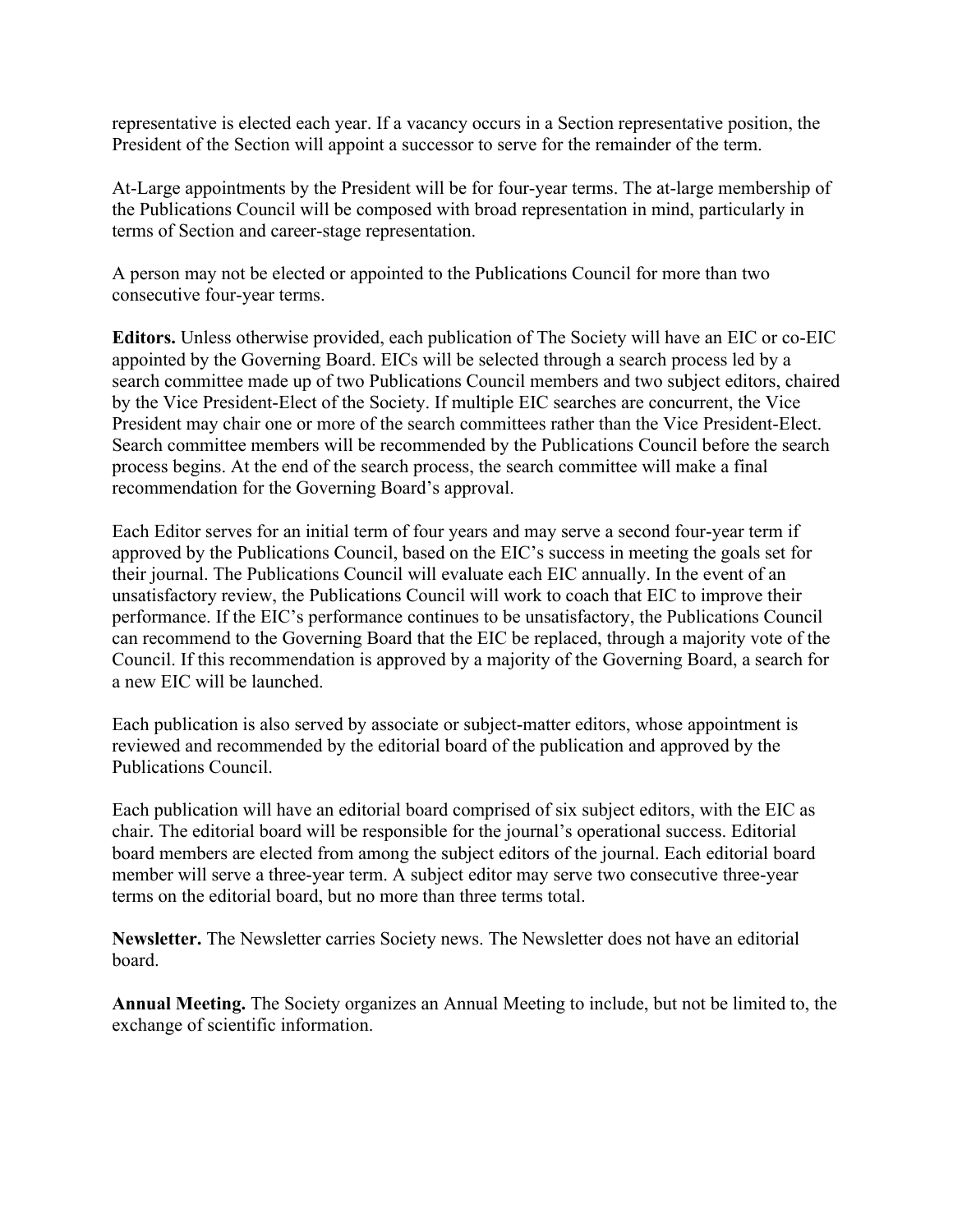## **ESA COMMITTEES**

**Purpose, Establishment, and Constitution.** In addition to the three Standing Committees defined in the Bylaws (Finance, Audit, and Ethics and Rules), other Committees are established by policy of the Governing Board to conduct important business functions for the Society. Unless otherwise indicated, members of Committees serve for terms of three years each. Terms commence at the close of the Annual Meeting of The Society and are arranged so that approximately one-third will expire each year. When a new committee is established, the Governing Board determines the terms for each newly elected or appointed member and designates the Chair and Vice Chair. Suggestions for new committees may be sent to the Governing Board for consideration by the Sections, Branches or by a signed petition of 10 members. Unless stipulated otherwise by the Governing Board, all committee members of all ESA committees should be ESA members in good standing.

**Committee on Annual Meeting Program.** The Annual Meeting Program Committee consists of the President and Vice President of each Section and/or designate(s) and six Committee officers: two vice-chairs, two chairs, and two past chairs. The vice-chairs are appointed by the Vice President of The Society and serve in succeeding years as chairs and past chairs. The chair of the Student Affairs Committee serves as the student representative to this Committee. The purpose of this Committee is to meet the goals of the Annual Meeting, in part by arranging the program.

**Committee on Awards and Honors.** The Committee on Awards and Honors consists of a representative from each Section and each Branch. The purpose of this Committee is to oversee the awards program of the Society and to facilitate recognition of outstanding achievement in entomology for the Society, exclusive of the ESA Fellows and the Honorary Membership, which are overseen by the Governing Board and the Honorary Member Judging Panel, respectively.

**Committee on Awards and Honors Canvassing.** The Committee on Awards and Honors Canvassing consists of six At-Large members and three members representing the Diversity and Inclusion Committee, the Early Career Professional Committee, and the Student Affairs Committee. The purpose of this committee is to be a champion for all honors and awards of the Society. The committee will encourage the nomination and recognition of diverse candidates to reflect the full scope and breadth of the membership within the discipline.

**Committee on Common Names of Insects.** The Committee on Common Names of Insects consists of nine At-Large members. The purpose of the Committee is to review proposals for common names and recommend names to be used in publications of The Society for approval by the Governing Board.

**Committee on Diversity and Inclusion.** The Committee on Diversity and Inclusion (D&I) is open to any member. ESA's Strategic Principles state, "ESA has a social responsibility to develop all of its members." ESA's Outcome Statement includes: "To increase the diversity and satisfaction of members and customers as well as the value provided to them." To determine how ESA can best meet these principle and outcome statements and to support diversity and inclusion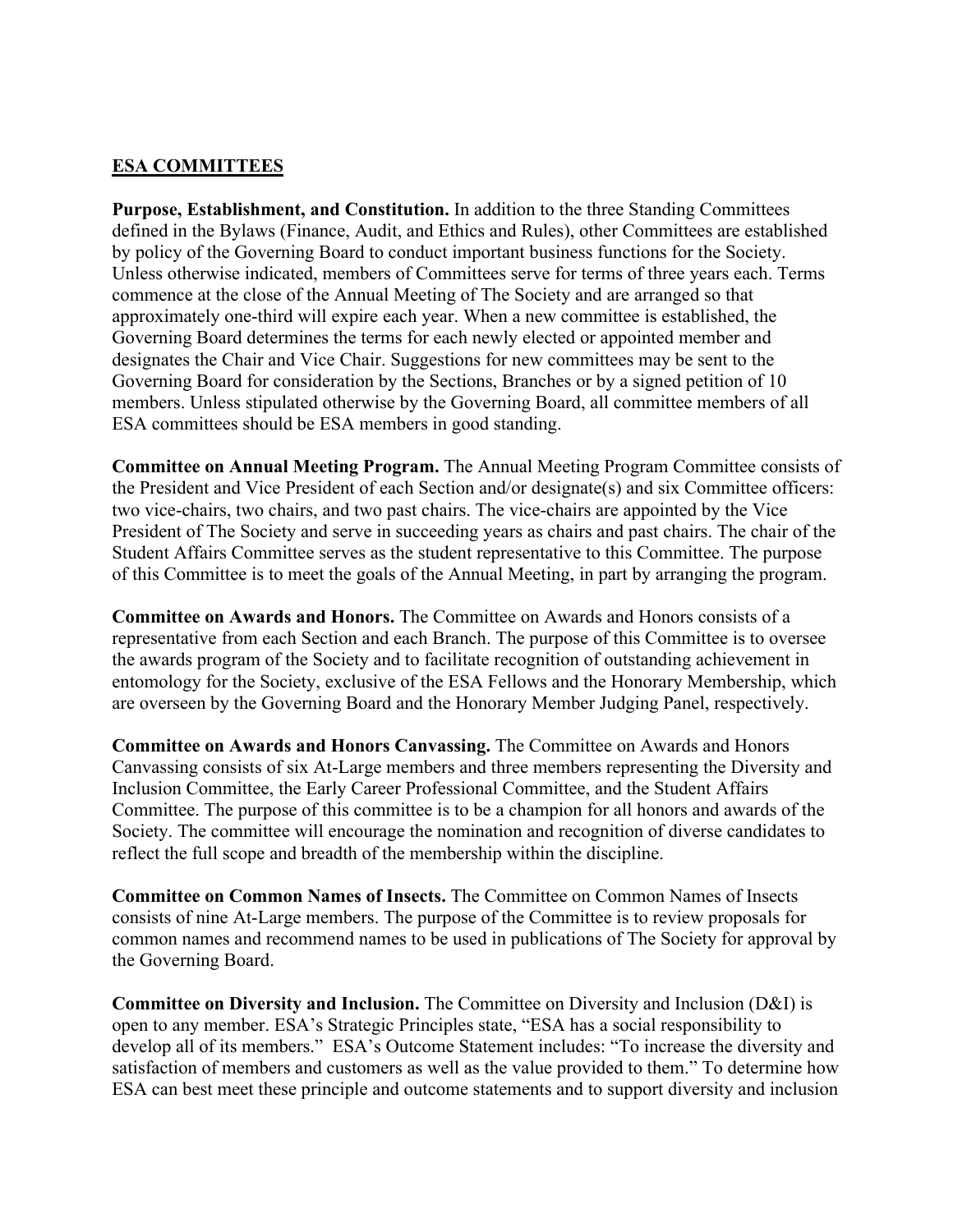within ESA and within the science, ESA's Governing Board established a Committee on Diversity and Inclusion (D&I) in July 2015. The Committee proposes resources, programs, and services that will maximize D&I support among ESA members, and increases the cultural competency of ESA members. The committee includes a representative from each Section and each Branch. Members of this committee serve terms of two years.

**Committee on Early Career Professionals.** The Early Career Professionals Committee was created to conceive and execute any specific needs that are not being met through other measures. The Committee is also a vehicle for recognizing the perspectives of and experiences of the Student Transition and Early Professional population and helps develop our next generation of ESA leaders. The Committee on Early Career Professionals consists of one representative from each Section and Branch, who are Student Transition or Early Professional Members at the time of appointment to the Committee.

**Committee on Education and Outreach.** The Committee on Education and Outreach consists of one representative from each Section and Branch. The President appoints one student member liaison to the Committee. The purpose of this Committee is to provide leadership and guidance to The Society in entomological education and outreach.

**Committee on the Insect Calendar.** The Committee on the Insect Calendar consists of seven atlarge members who are appointed by the President of The Society. The purpose of the Committee is to gather, evaluate, and select photos for the annual ESA World of Insects Calendar.

**Committee on Leadership Development.** The Committee on Leadership Development consists of three At-Large members and three members representing the Diversity and Inclusion Committee, the Early Career Professional Committee, and the Student Affairs Committee. The purpose of this committee is to encourage and develop current and future leaders for Societywide service through programming, outreach, and mentoring. The committee will support the development of diverse candidates for office who have the skills, knowledge, and networks for service at a variety of Societal levels.

**Committee on Science Policy.** In keeping with ESA's strategic principles to increase our profession's full potential by increasing The Society's influence, the Governing Board formed the Science Policy Committee. With the immediate past president of ESA serving as Chair, the committee works closely with the Governing Board and ESA's advocacy firm in Washington DC to set The Society's public policy agenda. The committee includes a representative from each Section and each Branch, a student representative, the past Chair, and two At-Large members, one of whom also serves as the Subject Matter Expert to the EPA-Office of Pesticide Programs. The student representative and At-Large members are appointed by the Chair.

**Committee on Student Affairs.** The Committee on Student Affairs consists of one representative from each Section and Branch, who are Student Members at the time of appointment to the Committee. Members of this committee serve terms of two years. The purpose of this Committee is to stimulate interest in student participation in The Society, and to advise the Governing Board on matters of interest to Student Members.